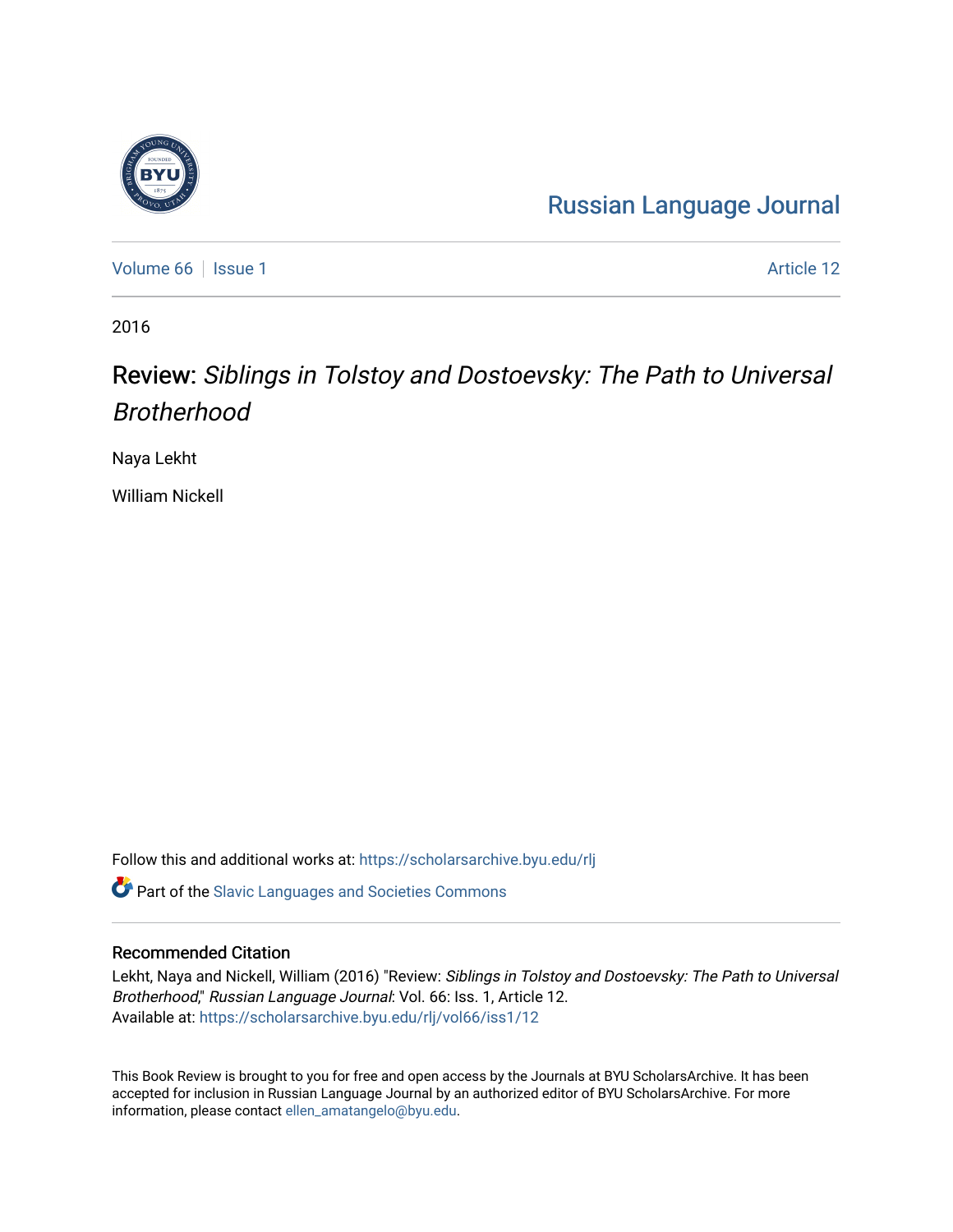(Intermediate Low), as it relies on knowledge of aspect, conjugation, and cases.

In terms of this, *Poetry Reader for Russian Learners* may be best suited for Russian heritage learners, who are more likely to have a larger lexical understanding of words and their roots. Indeed, for heritage Russian speakers, for whom comprehension is more or less natural and awareness of the grammar and structure of the language is acquired through instruction, Titus's anthology offers a dynamic way to demonstrate the structure of Russian.

Ultimately, *Poetry Reader for Russian Learners* is likely insufficient as a primary textbook but would instead work well as a supplement in intermediate and advanced language classes. In the hands of an experienced pedagogue, *Poetry Reader for Russian Learners* can not only enhance students' passion and interest for Russian literature but also stimulate their knowledge of the Russian language.

> *Naya Lekht UCLA*

**Anna A. Berman,** *Siblings in Tolstoy and Dostoevsky: The Path to Universal Brotherhood.* **Evanston: Northwestern University Press. Index, 2015. 242 pages.** 

This is a fine book that makes a strong contribution to the study of Tolstoy and Dostoevsky, while also demonstrating a framework that could be usefully applied to other literature of the period. It convincingly shows that sibling relations in the works of these two authors have been woefully underexamined, and it demonstrates that time and again, key scenes and ideas in their novels are structured around sisters and brothers. Reading from this perspective repeatedly brings new clarity not only to the scenes in question, but also to entire novels, and indeed, to the oeuvres to which they belong. The analysis also effectively brings the roles of women in these narratives into clearer focus and calls attention to patriarchal bias in the critical tradition. It is refreshing to see the looming fathers of *War and Peace* and the *Brothers*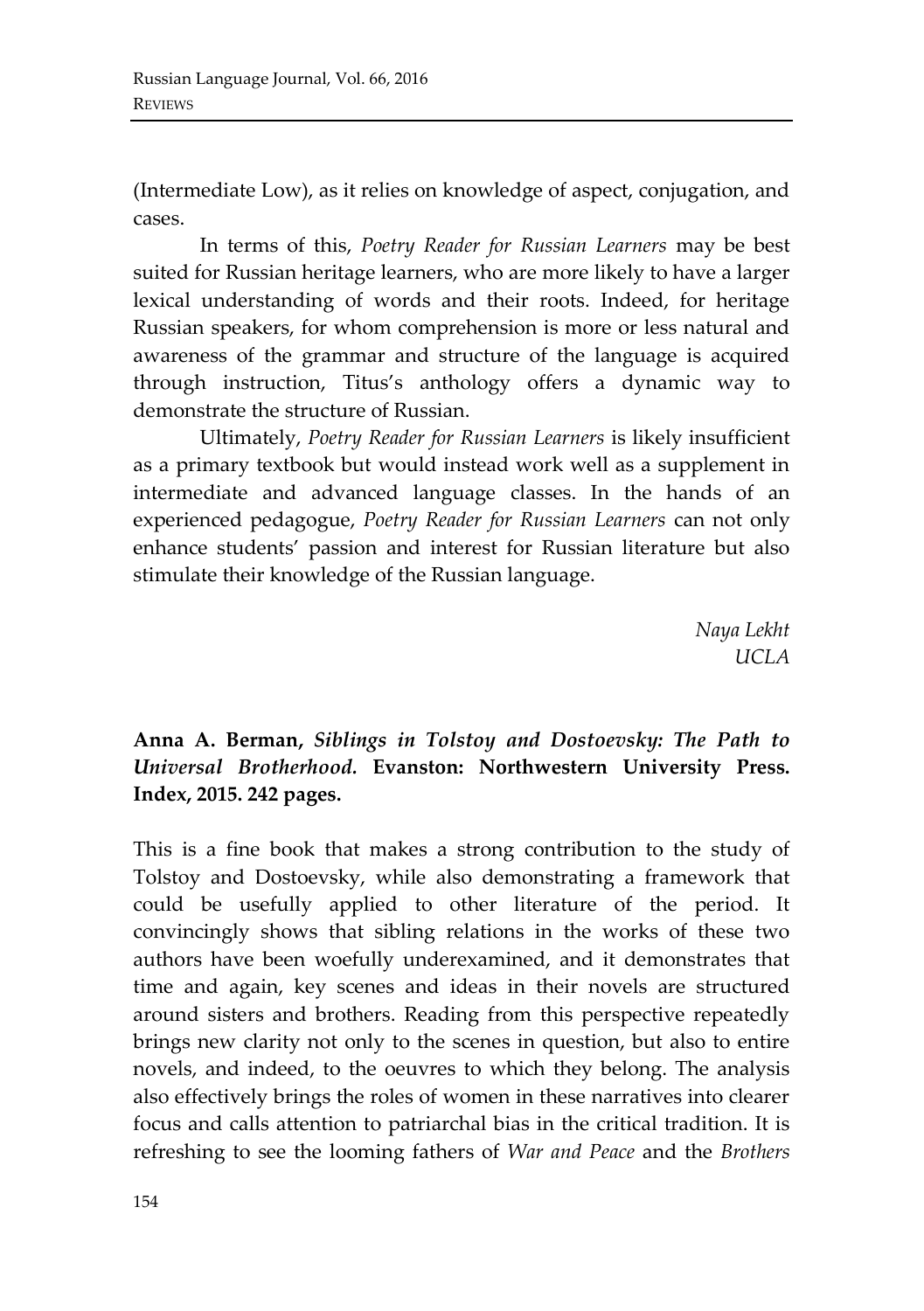*Karamazov* relieved of some measure of their dominance*.* The "sibling lens," as Berman calls it, will prove revealing for even the most seasoned scholars of these works and shows what can be gained by examining works with greater attention to their lateral, rather than vertical (i.e., generational or class) relations. The latter perspective is also critical to the problem of universal brotherhood referred to in her title.

Berman's chapters alternate in their attention to the two authors and proceed chronologically through their major works. Her writing is consistently strong and engaging, and her analysis receives abundant support from the texts themselves. While reading from this perspective could be plagued by an impulse to index or a reliance on overdetermined evidence, she shows a keen eye for the salient material. A good example is her attention to the contrast between Andrei's parting with his sister and with his wife as he leaves to join the military campaign at the beginning of *War and Peace*. She also shows how inattention to these details has undermined our critical apparatus. The workings of complex sibling relations in *Anna Karenina*, for instance, have been obscured by the focus on the problems of marriage and adultery; critics have glossed over the role that siblings play in filling the void of bad fathers in several of these novels, and work on the love triangle in Dostoevsky has not figured in the important role played by figurative and real siblings. Berman counters with strong assertions, arguing, for instance, that Dunya is more important than Sonya in *Crime and Punishment*, or that sibling relations, and the lack thereof, play a deterministic role for characters in *Anna Karenina* and more generally in Tolstoy.

The latter question—how real sibling relations inflect the formation of figurative ones—is important to her larger argument that blood kinship played a key role in shaping the ideas of universal siblinghood in Tolstoy and Dostoevsky. The famous "ant brotherhood" of Tolstoy's childhood is a youthful Utopia that is situated in a real place in Tolstoy's memory—playing with his brothers under chairs covered with shawls at Yasnaya Polyana. It would be impossible, as Berman writes, to bring all humanity under this blanket, but Tolstoy cites this experience as formative in imagining a world of spiritual siblings "under the wide dome of heaven." Yearning for this unity motivated much of the later non-narrative writing of both Dostoevsky and Tolstoy, and